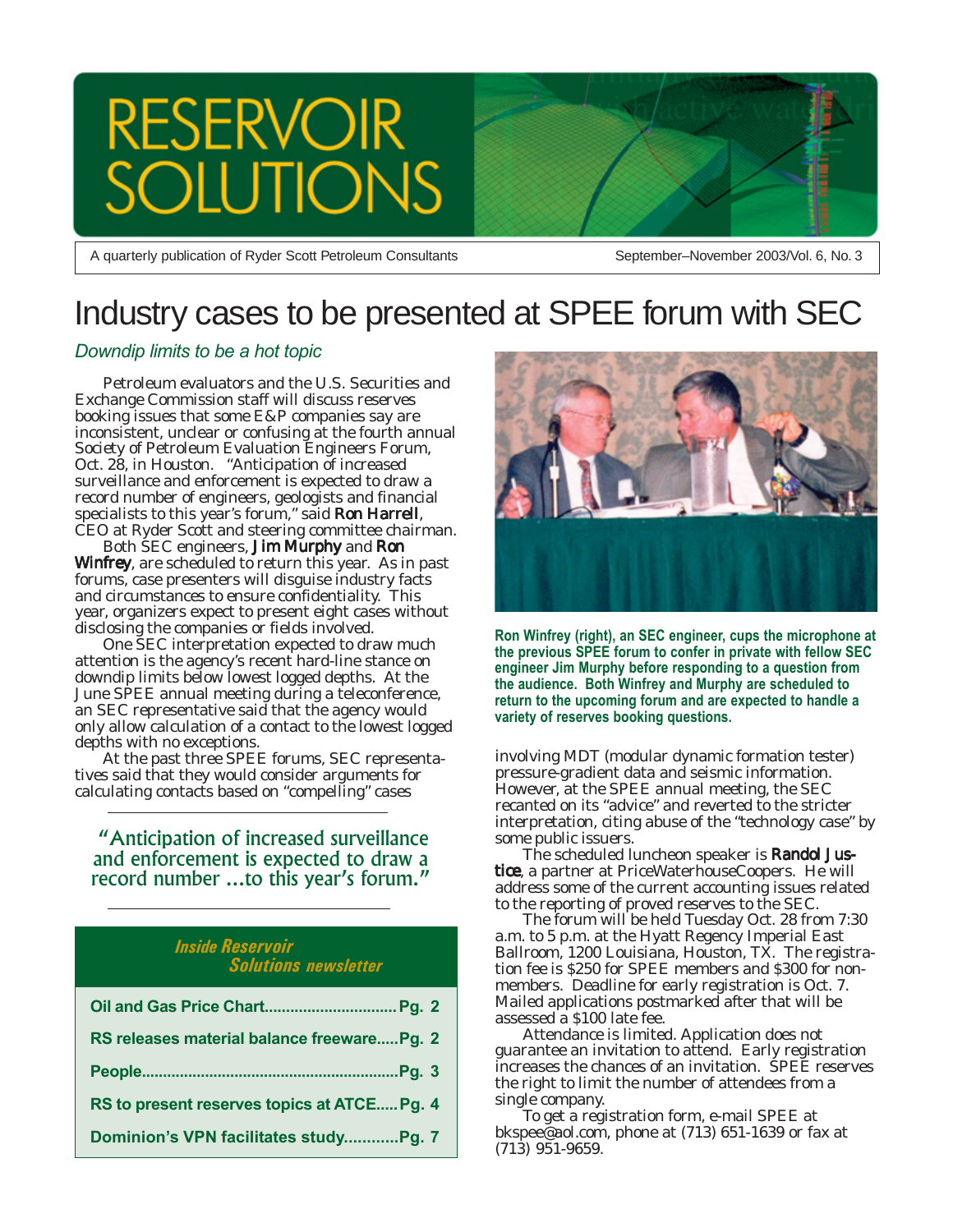## Specialized material balance freeware on ryderscott.com

Producers with abnormally pressured, unconventional gas fields now have an easy-to-use, Excel-based tool for material balance calculations to help predict future performance. Ryder Scott has just released its latest *Reservoir Solutions* software, the Abnormal Pressure Gas Material Balance freeware program, which is posted on the Web site at www.ryderscott.com/ downloads.htm. This is the ninth Reservoir Solutions program to be offered online and overall, the fourteenth downloadable program on the Web site.

This program uses modified methodology first presented by Billy P. Ramagost and Fred F. Farshad (SPE Paper No. 10125, 1981). Their algorithm compensates for reservoir rock and water compressibility in determining both original gas in place (OGIP) and recoverable reserves.

#### **Publisher's Statement**

*Reservoir Solutions* newsletter is published quarterly by Ryder Scott Company LP Petroleum Consultants. Established in 1937, the reservoir evaluation consulting firm performs more than 1,000 studies a year. Ryder Scott has issued reports on more than 200,000 wells or producing entities in North America.

The firm has also evaluated hundreds of international oil and gas properties involving thousands of wells. Ryder Scott multidisciplinary studies incorporate geophysics, petrophysics, geology, petroleum engineering, reservoir simulation and economics. With 117 employees, including 66 engineers and geoscientists, Ryder Scott has the capability to complete the largest, most complex reservoirevaluation projects in a timely manner.

### Board of Directors

Ronald Harrell Chairman and CEO Don P. Roesle President and COO John E. Hodgin Exec. V. President

Larry T. Nelms Managing Senior V.P. Fred P. Richoux Managing Senior V.P.

#### *Reservoir Solutions*

Editor: Mike Wysatta Business Development Manager

Ryder Scott Company LP 1100 Louisiana, Suite 3800 Houston, Texas 77002-5218 Phone: 713-651-9191; Fax: 713-651-0849 Denver, Colorado; Phone: 303-623-9147 Calgary, AB, Canada; Phone: 403-262-2799 E-mail: info@ryderscott.com Web site: www.ryderscott.com

In a "traditional" gas material balance for normally pressured reservoirs, petroleum engineers and geologists typically assume rock and water compressibility effects are negligible. Such assumptions can lead to considerable error when applied to either abnormallypressured or high-pressure reservoirs. This results in a dramatic overstatement of estimated OGIP by as much of a factor as two to one. Also, even in normally pressured reservoirs, the expansion of "free-water" can lead to similar, though far more subtle errors in the analysis.

Ryder Scott's Abnormal-Pressure Gas Material Balance program considers rock and water compressibilities and accounts for finite downdip free water expansion. The program offers a simpleto-use interface, requiring only the commonly available reservoir pressures, temperature data and gas properties. The program includes "calculators" and tips to help the experienced petroleum professional assess the appropriate compressibility coefficients as well as the conversion of separator gas components to reservoir (wet gas)

conditions.

"As with any 'exotic' or special use application, the program is intended for use only by experienced petroleum professionals familiar with the Ramagost and Farshad methodology," said program developer James Latham, petroleum engineer and vice president. "We encourage all users to carefully review the user's manual before attempting to use this application."

A user's manual is included in an Excel file accessible from the engineering menu. Users of Reservoir Solutions downloads typically download the executable files from Web site to a temporary directory. Then the user opens the self-extracting .exe file that automatically installs the program files to Excel start and other directories. As is the case with all posted freeware, the new material balance application produces presentationquality on-screen views and printer-friendly, hard-copy output.

*Editor's Note: Ryder Scott does not guarantee or warrant the accuracy or reliability of this software and disclaims its fitness for any particular purpose.*



**The historical price chart shows published, monthly-average, cash market prices for WTI crude at Cushing (NYMEX), Brent crude and Henry Hub gas.**

### Price history of benchmark oil and Henry Hub gas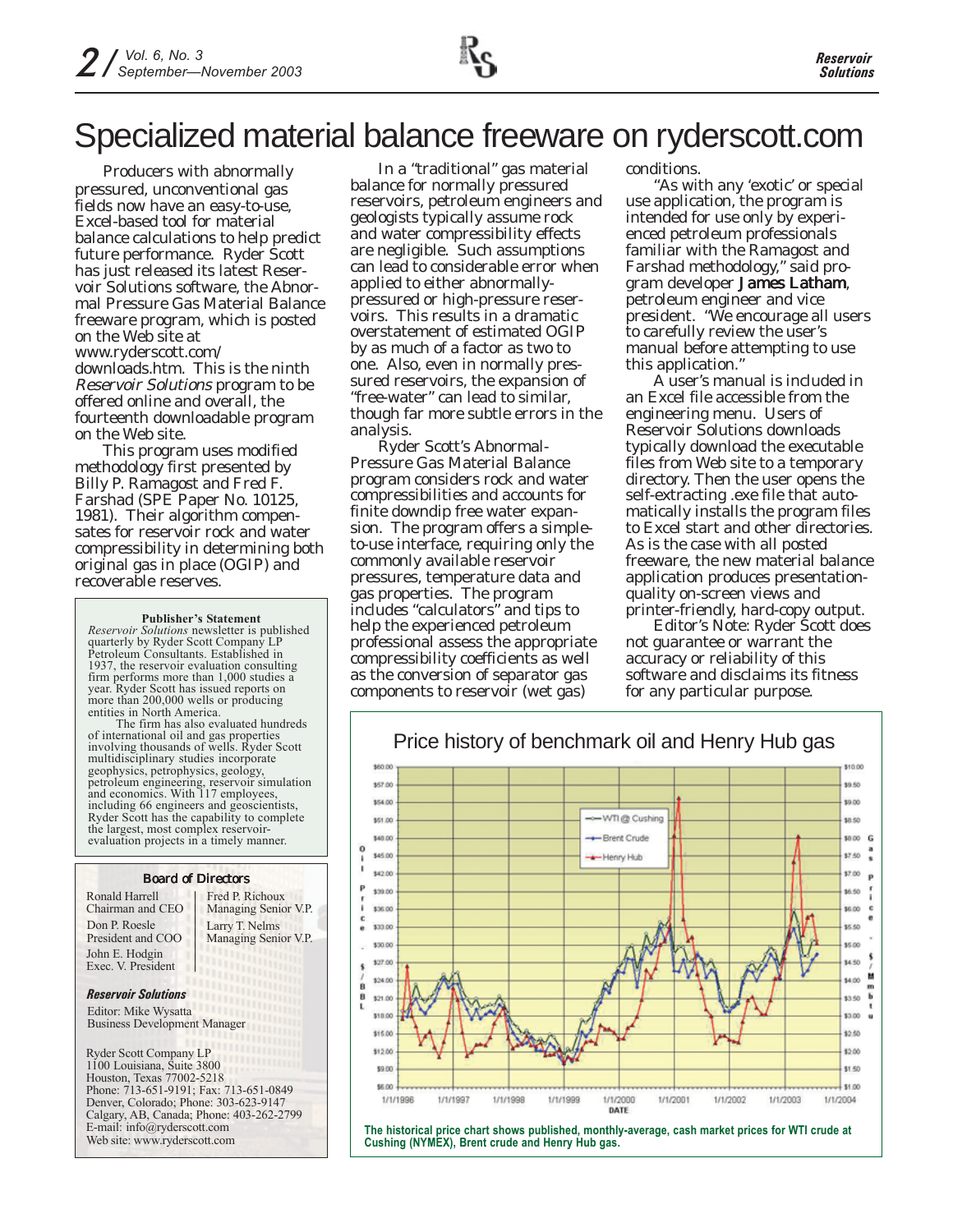## People



**Cruce**

### Cruce's death marks an end to era

Raymond V. Cruce, 84, who retired from Ryder Scott in 2000 as CEO after nearly three decades in that position, died June 25. "Everyone at Ryder Scott feels a great sense of loss. Through the years, Ray came to personify what made our company what it is today. Our heartfelt thoughts and prayers go out to his family and friends," said Ron Harrell, CEO.

Cruce, a petroleum engineer, guided the evolution of Ryder Scott beginning in the late 1960s as it intensified its business focus on independent petroleum reserves estimations. He joined Ryder Scott in 1967 as a senior vice president and director after the firm acquired Robert W. Harrison & Co., where he had been a partner for 11 years.

Cruce sensed growth opportunities for independently certifying reserves for financial transactions, so he began contacting banking institutions after he became chairman of the board and president in 1972. New York investment bankers and other commercial lenders, keen on reducing the risks associated with reserves-based lending, listened to Cruce, whose

personality and credibility helped open doors. The bankers were convinced that third-party certifications were the best method of establishing reasonable values for petroleum properties used as collateral.

"I assured the lenders that Ryder Scott was a company of integrity and honesty and was well qualified to perform those studies," Cruce said. Reservoir evaluations became the mainstay of the firm and the Ryder Scott name became a standard on most bankers' lists of qualified evaluators.

Cruce supervised all activities of the company from meeting with oil company chief executives to compiling revenue figures on a monthly basis. Up until his retirement, Cruce, in his eighties, made detailed presentations to the Ryder Scott board of directors and planning committee members as he reeled off facts and figures on accounting, budgeting, office expansions, work loads, purchasing and virtually every facet of company operations.

"Cruce, in his eighties, made detailed presentations to the Ryder Scott board of directors and planning committee as he reeled off facts and figures..."

An industry veteran of 54 years, Cruce began his career as a petroleum engineer and geologist at Gulf Oil Corp. in 1946. He worked there for nine years before joining Robert W. Harrison.

Cruce served on the boards of Fannin Bank, Interfirst Bank and First Republic Bank, all of which became part of Bank of America through mergers. Additionally, he served on the boards of Goodwill Industries of Houston, the Salvation Army and the Coronado Club.

He was a member of the Engineering Foundation Advisory Council for the College of Engineering at the University of Texas Austin. Cruce was an elder and trustee for Memorial Drive Presbyterian Church.

He was a member of Pi Epsilon and Sigma Gamma Epsilon Honorary fraternities. He was also a member of American Petroleum Institute, Society of Petroleum Engineers, Independent Petroleum Association of America, National Society of Professional Engineers, Texas Mid-Continent Oil & Gas Association, Texas Independent Producers and Royalty Owners Association and Houston Club. Cruce was also a Kentucky Colonel.

The family requests donations to be made in his name to the Memorial Drive Presbyterian Church, 11612 Memorial Drive, Houston, Texas 77024; The Endowed Scholarship Fund for Ray Cruce, Dept. of Petroleum and Geosystems Engineering, University of Texas at Austin, CPE Bldg., 2.502; Austin, Texas, 78712; Goodwill Industries or the Salvation Army.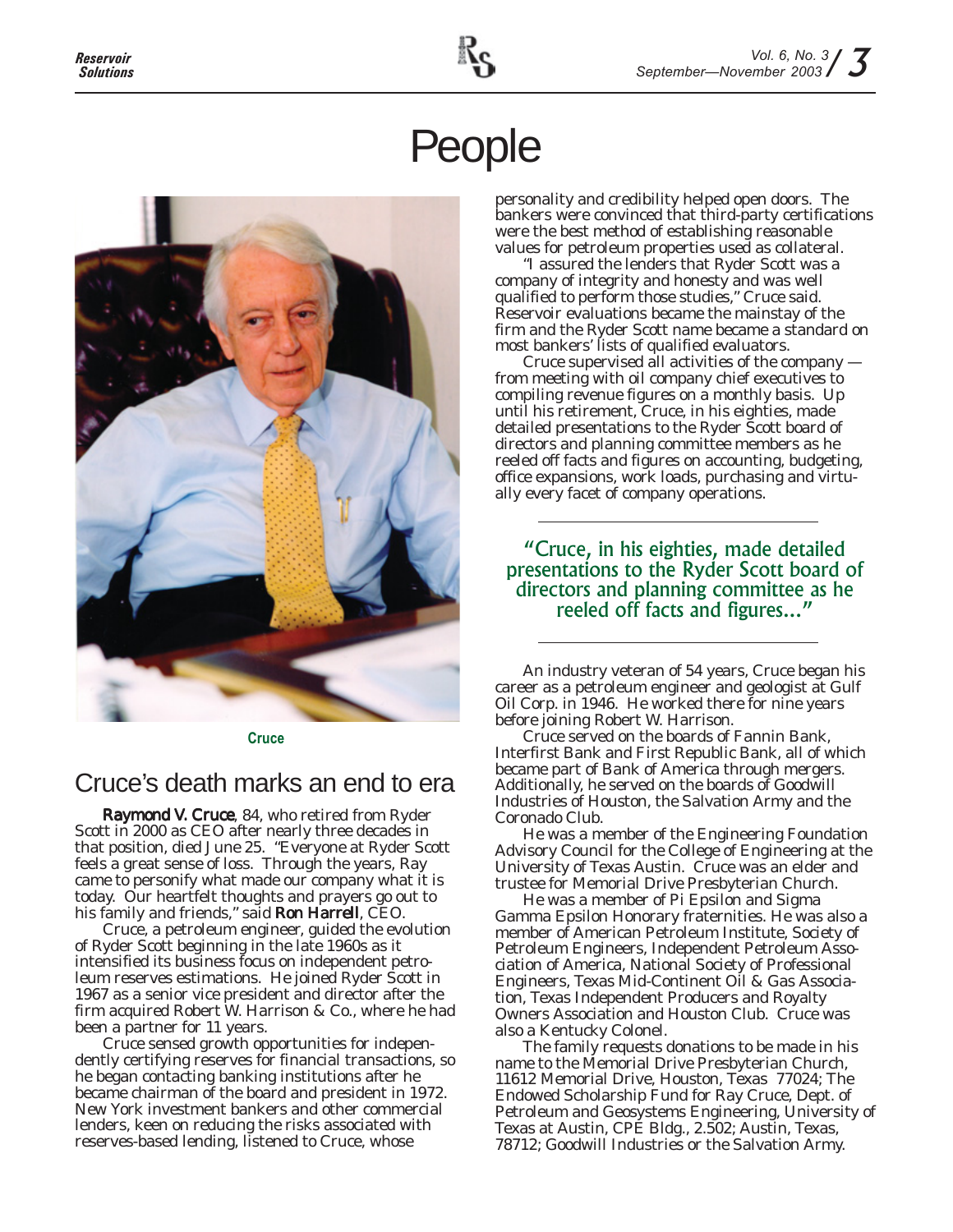# Ryder Scott to present reserves topics at ATCE

Ryder Scott professionals will present two technical papers that deal with the public reporting of petroleum reserves at the Society of Petroleum Engineers annual technical conference in Denver on Monday, Oct. 6. CEO Ron Harrell will present "Current Applications of the Standards Pertaining to the Estimating and Auditing of Oil and Gas Reserves Information to Meet the Objectives of the Sarbanes-Oxley Act of 2002 (SPE #84143)."

Tom Gardner, vice president, will present "Significant Differences in Proved Reserves Volumes Estimated Using SPE/WPC Reserves Compared to United States Securities and Exchange Commission Definitions (SPE #84145)." The two papers are part of a six-

paper SPE-ATCE technical session, "Reserves: Truth or Consequences," from 1:30 p.m. to 4:15 p.m. at the Colorado Convention Center.



The following summaries highlight some of the

major issues that Harrell and Gardner will discuss in their respective papers.



### Reserves under Sarbanes Oxley

This paper focuses on the use of SPE standards in the reporting of reserves information to the U.S. Securities and Exchange Commission (SEC) under the Sarbanes-Oxley Act of 2002 (the Act). E&P companies are assessing the potential impact of the Act on their shareholders, boards of directors and management. Public issuers can suffer potential penalties by improperly

reporting company financials. For an E&P company, reserves estimates, considered supplementary information to the financial statements, are the most significant measure of company value.

Even though the Act does not specifically address the reporting of reserves, many E&P companies are assuming that the Act will influence this reporting. The penalties under the Act are an ever-present reminder to management to know and understand the relevant reporting requirements and to ensure that information providers along the data chain are qualified and empowered to respond in an open,



honest manner.

This paper proposes that industry adopt the SPE "Standards Pertaining to the Estimating and Auditing of Oil and Gas Reserve Information" that were initially published in 1977 to provide guidance to both preparers and users of oil and gas reserves information. SPE revised the standards in 2001 to incorporate the joint 1997 SPE/World Petroleum Congresses (WPC) petroleum reserves definitions.

The paper explains steps to ensure that the reporting of proved petroleum reserves is consistent with SEC requirements. The standards focus on the following:

 Compliance with relevant reserves definitions (including SEC)

 Qualifications for persons estimating and auditing reserves information

 Standards of independence and objectivity for such persons<br>Landard

 Standards for estimating reserves and related reserves information

Standards for auditing reserves and related reserves information

The standards recommend that a reserves estimator be an engineer or geologist that has had at least three years of "practical experience in petroleum engineering or petroleum production geology" with "at least one year of such experience being in the estimation and evaluation of reserve information." A qualified reserves estimator must possess a BS degree from a recognized university in petroleum engineering, geology or in another field of engineering or physical science or possess a current certification or registration as a professional engineer or a certified professional geologist.

"Most professional evaluators would agree that these credentials are probably only minimally acceptable and then only for those individuals immersed in reservoir engineering or reservoir geology with experience with a diversity of types of hydrocarbon reservoirs of differing geologic ages in numerous petroleum basins during the three-year period preceding the one year of reserves estimation," said Harrell.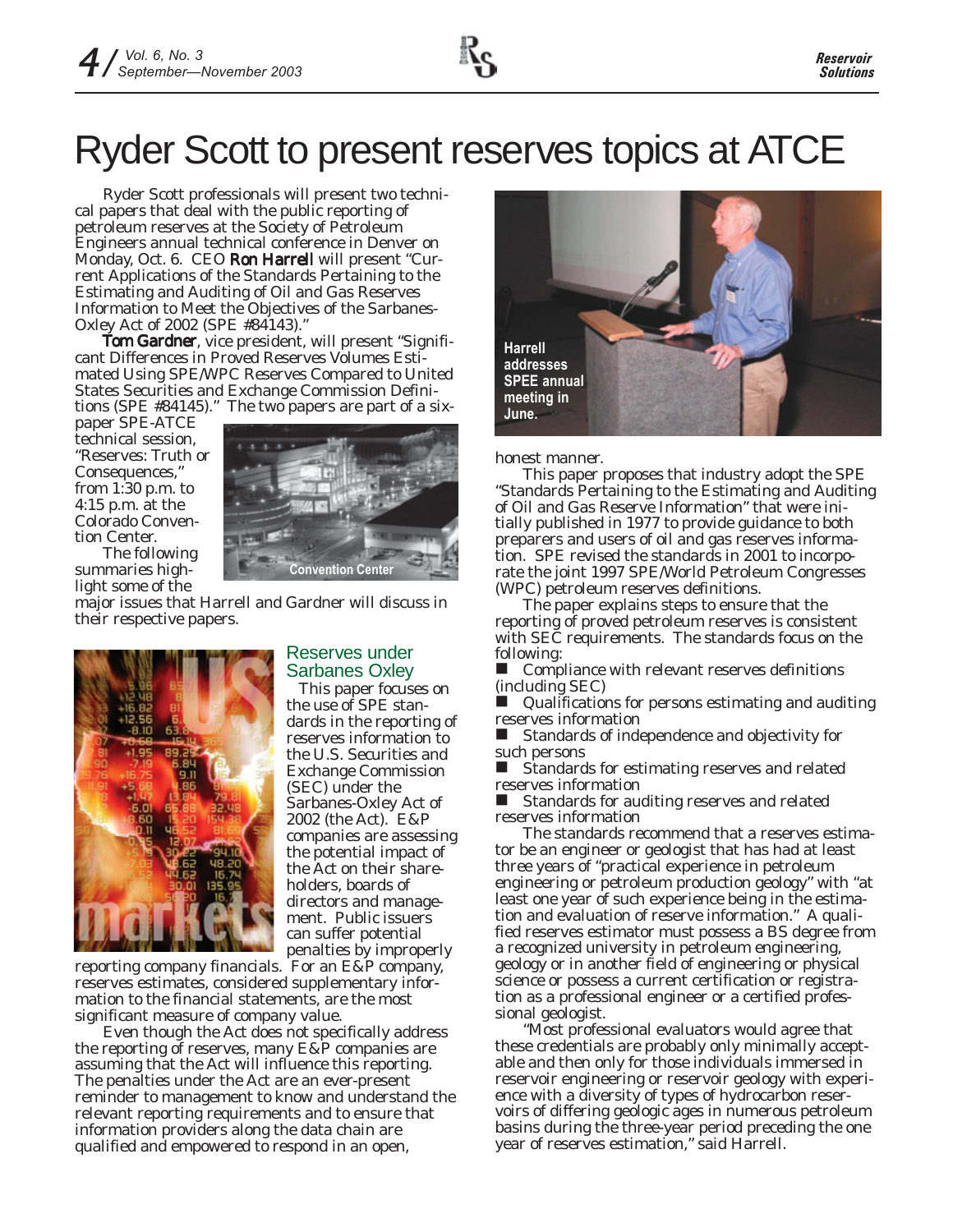He also said that qualified reserves estimators should be competent in data evaluation tools available to the industry more than 25 years after the issuance of the 1977 standards. "Those tools represent a quantum leap in technology," he remarked.

Other issues affecting the qualifications of reserves estimators are knowledge of probabilistic assessment techniques, reservoir simulation models, coalbed methane performance and contractual matters in international areas.

The intent of Sarbanes Oxley, among other aims, is to instill in corporate management the need to provide an environment conducive to the true independence of the reserves estimators and auditors. This "umbrella of protection" should extend to internal and external reserves personnel equally.

"One of the nagging and seemingly enduring problems that casts a shadow of uncertainty about the objectivity of company reserves engineers and geologists is the practice of some companies to base their key employees' compensation or bonus plans upon some measure of reserves added during a given year," said Harrell. "This is not an indictment of any company and does not suggest that any improper action has or is occurring but, arguably, a shareholder may feel more comfortable if such a potential for a conflict of interest was eliminated."

Any reserves estimator or auditor should insist on access to all pertinent information and be prepared to decline to classify reserves as proved if no direct access to adequate data to support this conclusion is provided.

Harrell also discusses reserves reviews and reserves audits. A reserves reviewer confirms that reserves estimators are adequately trained, have unlimited access to relevant data, have been afforded ample time to prepare their estimates, are thoroughly familiar with the relevant reserves definitions and have not been subjected to any influences that may introduce bias into their estimates. A reserves review may closely approximate the examination procedure typically and historically conducted by financial auditing firms. However, the conclusions contained in a review do not necessarily ensure the reasonableness or reliability of the entity's reserves information.

A reserves audit is an investigation of the work product, typically a reserves report, produced internally or by a third party. An audit tests the reasonableness, in the aggregate, of the reserves information estimated by the originator. The term "reasonableness" is often understood to be appropriate if the differences in the entities' reserves estimate and that expected by the auditor is within a 10-percent tolerance.

A reserves report is the recommended approach if a fully independent estimate of reserves, including proved, probable and possible reserves categories, is required. This may be accomplished by a "grass roots" approach where all interpretative maps, models, decline curves and other performance indicators or trends are prepared by the independent third party. Professional estimators make appropriate adjustments, positive or negative, to some of the geologic parameters, recovery efficiency calculations, decline

extrapolations and/or reserves classifications to develop their own independent estimates.

The SPE standards have survived the test of time for more than 25 years with only relatively minor revisions in 2001. These standards are applicable to virtually any reserves reporting requirements of any regulatory agency or authority. Familiarity with the standards will benefit financial accounting firms. Also, publicly owned oil and gas producers will benefit from improved relationships with shareholders and with the SEC as thoroughly documented, defensible reporting increases confidence levels.



### SPE/WPC vs. SEC Reserves Definitions

The SPE/WPC definitions, established in 1997, have been central discussion points with other organizations and entities, including the SEC. Despite disparate viewpoints and conditions, hope remains that regulators and others can begin to either adopt new, more modern and technically appropriate definitions on a global basis or begin to adapt their interpretations in light of relevant, commonly used technologies upon which major investment decisions are made daily. Gardner plans to cover the following issues:

■ Pricing—Both SPE and SEC definitions call for the use of constant future prices for oil, gas and plant products based on current economic or

operating conditions. The SPE/WPC definitions suggest the use of an averaging period. The SEC position strictly mandates that the public issuer use prices in effect on the effective date of the evaluation, typically Dec. 31. The agency says this method is required for consistency among all producers in the calculation of a "standardized measure" of oil and gas values. However, the SEC rule is 25 years old and could not have possibly foreseen market-related changes, such as the maturing of a spot market for gas sales.

 $\blacksquare$  Probabilistic estimates—SPE has issued the P90 level guideline as appropriate for probabilistically derived proved reserves. The SEC staff has stated publicly that it accepts proved reserves with probabilistic estimates if they are done "properly." The SEC definitions and staff accounting bulletins do not define the probability level associated with proved reserves.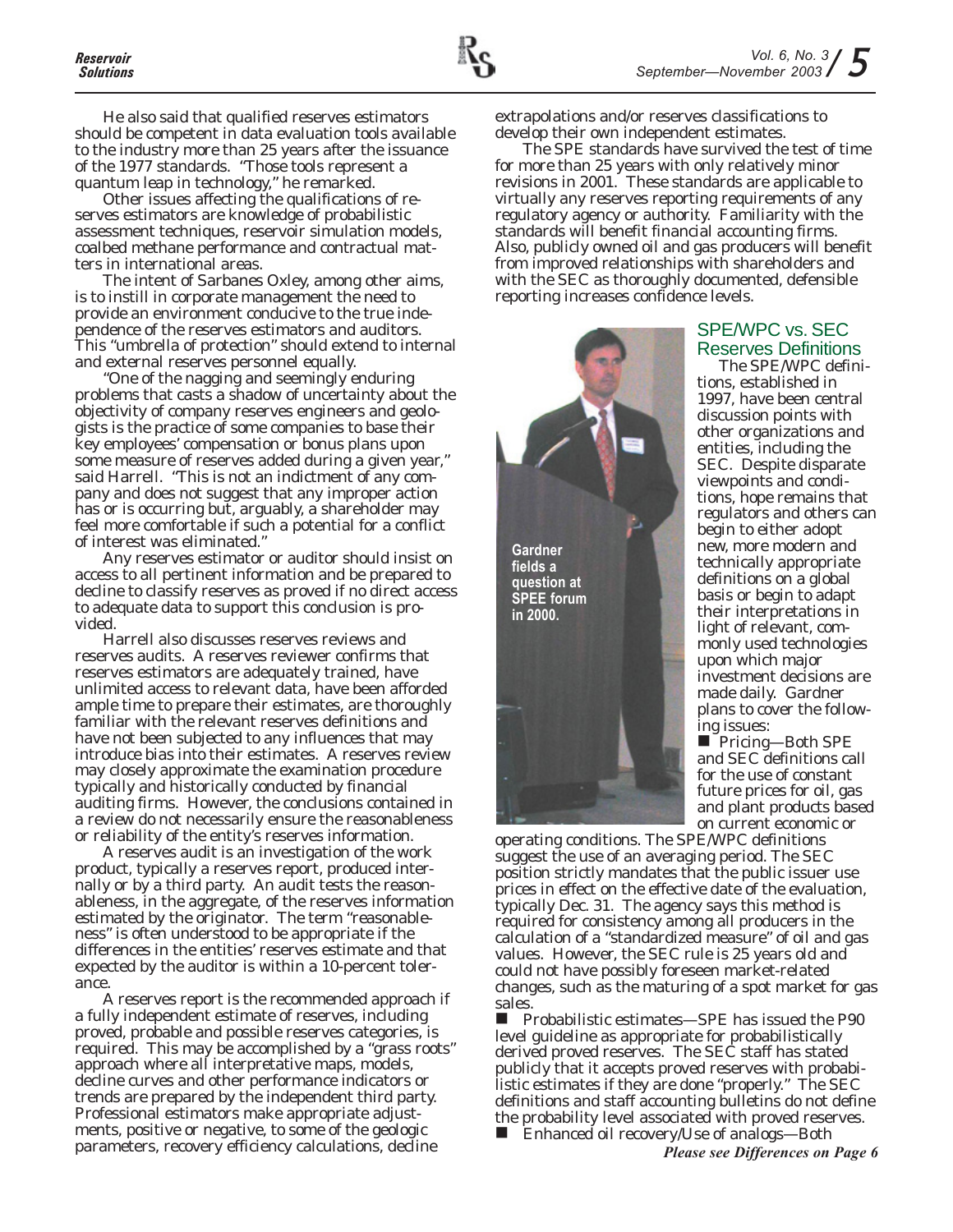definitions allow the use of appropriate analogs to assign proved reserves. The SPE/WPC provides little direct guidance. The SEC defines an analog as a similar reservoir (age, depth, lithology), preferably in the same geologic basin, that has successfully been developed as an EOR project or one that has been designated as a success through analysis of an installed pilot operation. The subject reservoir must have fluid and rock properties at least equal to or more favorable than those of the successful analog, commitment to a development plan and no significant regulatory or legal impediments.

 Reservoir simulation—Both the SEC and SPE definitions allow proved reserves to be estimated through the use of simulation models. The SEC requires a "good history match" to rely upon simulation models for proved reserves estimation. "The question of what dictates a good history match is beyond the scope of this paper and is likely to be a topic for continued discussion," said Gardner. SEC guidance differs from the SPE guideline of reasonable certainty. SEC definitional issues on LKH and flow testing to the surface affect modeling input parameters and results and ultimately simulation-generated reserves estimates.

 Proved undeveloped reserves—Both the SPE/WPC and SEC definitions refer to drilling units offsetting productive units or wells (SEC) or undrilled wells offsetting wells that have indications of commercial production (SPE/WPC) as examples of PUDs. The SPE/WPC definitions permit the assignment of PUDs to one "direct offset" or optimum spacing unit from a commercial well and even beyond with ample geological and engineering data. The SEC allows the reporting of proved reserves to only direct offsets to a current or former commercial well. Locations beyond that may be deemed proved only if they can be assured to the level of "certainty that there is continuity of production from the existing productive formation."

 Production sharing contracts/Master service contracts—The methods to estimate proved reserves under PSCs and MSCs using the SEC and SPE definitions are similar but significant variations may result from the commodity prices used in the evaluations. The economic interest method is the most widely used approach in determining net proved reserves volumes to a specific party's interests. That method entails dividing the product price into the contractor's net revenue. The contractor's net revenue is calculated by modeling the terms of the PSC or MSC. Assuming that the annual average pricing is used for reporting reserves under the SPE guidelines, the differences in evaluation pricing between the SEC and SPE definitions may be as much as 34 percent in some years for oil and as much as 118 percent for gas.

■ Overhead charges in operating expenditures— SPE does not provide guidance on whether overhead charges should be included in OPEX. The SEC staff recently stated that indirect overhead should be included. A "red flag" issue in SEC reviews is inconsistencies between total OPEX in the securities filing and OPEX used to forecast reserves. The SEC staff is likely to question any fairly inconsistent filings.

*Differences—Cont. from Page 5* Net profits interest—The SEC recently affirmed its position that hydrocarbon quantities attributable to NPI are reserves and should be deducted from leasehold ownership interests of a producer owning a working and net revenue interest in a property subject to payment of NPI. This is contrary to traditional industry practice, said Gardner, and is not addressed in the SPE/WPC reserves definitions. Since no "standard language" is common to all NPI agreements, he recommends that public issuers carefully read the controlling terms of each NPI agreement and comply with the ownership terms.

> ■ Separate reporting of mineral interests and PSC reserves—The SEC recently said that reserves captured under PSCs and MSCs are distinctive and should be reported separately from direct mineral interest ownership. Gardner said that this requirement has only recently been discussed and may be contested by some producers. This distinction does not necessarily set up a quantifiable difference in proved reserves between the two sets of definitions but may invoke a perceived quality difference.

Gardner will also discuss lowest known hydrocarbons, conclusive formation tests, revenue from nonhydrocarbon products, coalbed methane reserves, contract expiration dates, assured markets, cost allocations, lease-use gas, use of data past report date and reserves from undrilled fault blocks.



*Dean Rietz, managing senior vice president and manager of reservoir simulation at Ryder Scott, left, instructs 26 attendees earlier this year at the Society of Petroleum Engineers continuing education program in reservoir simulation. Rietz plans to conduct the course at the SPE annual meeting in Denver this October. Attendee Lanre Dipeolu, a reservoir engineer at Shell International E&P Inc., said, "The course helped me understand well modeling and heightened my professional level. I hope to put it into immediate use."*

*SPE will offer "Reservoir Simulation for Practical Decision Making" over two days, Oct. 4-5, Saturday and Sunday, from 8 a.m. to 5 p.m. Rietz and co-presenter Miles Palke will discuss the reservoir modeling process, including data acquisition, fluid properties, rock-fluid interaction, grid construction, history matching and prediction cases. The aim is to impart to attendees a better understanding of how to plan and conduct a reservoir study and how to review an outside study. The last half of the second day is reserved for group discussion of case studies.*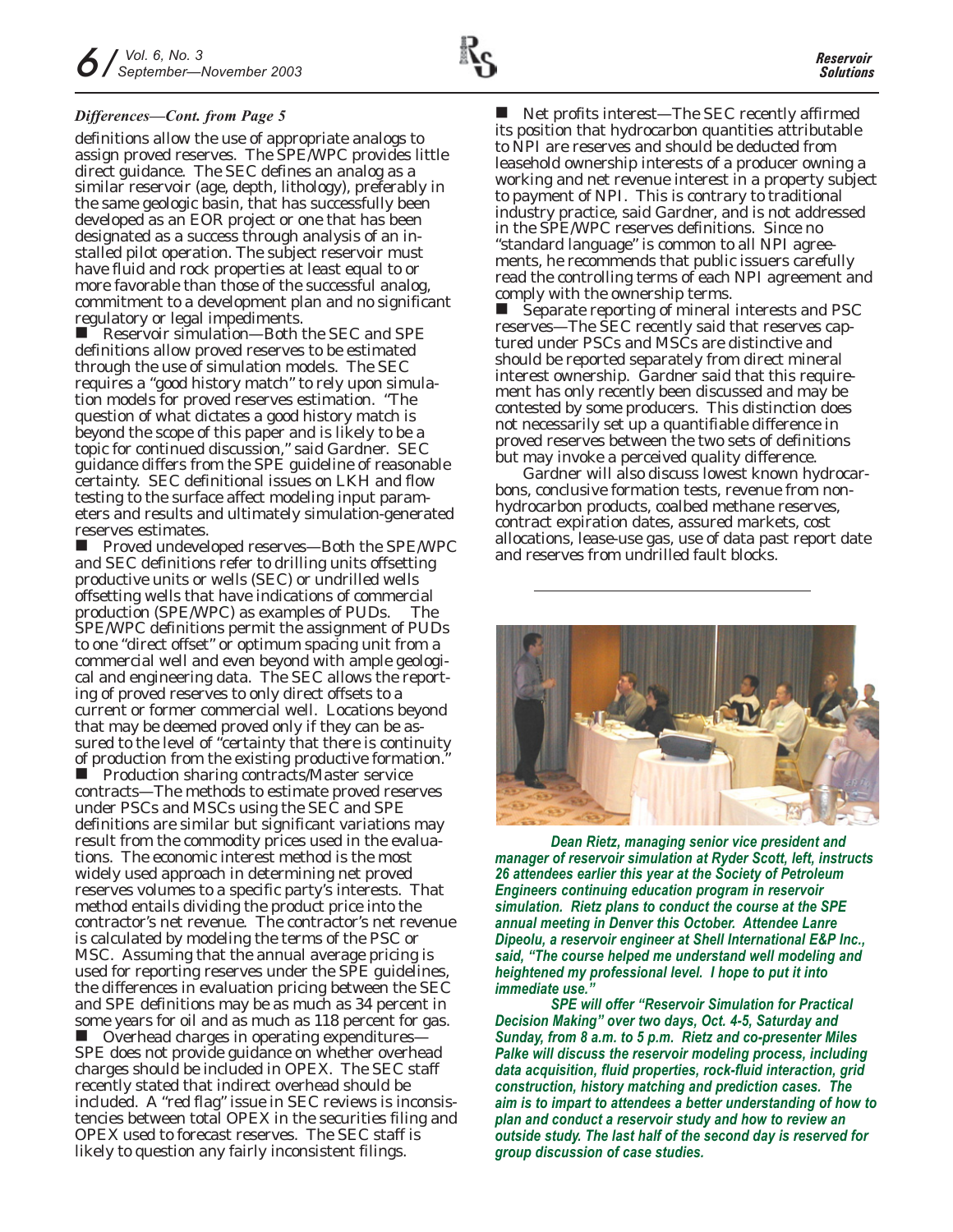## Dominion's VPN facilitates external reserves study

Ryder Scott petroleum engineer Larry Connor says that working on his personal computer plugged into a client's database miles away is like "sitting in their offices but with all available in-house resources." Craig Pierce at client Dominion E&P Inc. says when he reviews the Ryder Scott interpreted data on his company's Citrix server, he has "a real-time feeling" for the progress of the outside study, making it possible to compare externally and internally generated figures at an earlier time point.

Both say that the use of server-based computing over the Internet significantly reduced time and costs for the 2002 Ryder Scott year-end independent evaluation of Dominion reserves. Connor, a senior vice president, works on a "thin client" or PC that does not have to be loaded with the client's software. The PC can be a dumb terminal with a computer screen and keyboard, but practically no processing ability because the software,

processing and storage are on the remote server.

Connor works through a one-way "tunnel" that leads to a VPN (Virtual Private Network) which is secure from hackers at the firewall level. Connor manipulates the data and views it on his computer screen as the actual changes are taking place at the client's central server.

"Using this system, we are in instantaneous, continuous communication with Dominion. This sharing of the database allows us to exchange ideas and analysis techniques," he said. Pierce, a senior corporate reservoir engineer, said that he can look at a well at the same time as Connor and discuss it over the phone with him.

"We have no more data transfer over CD or email," said Pierce, citing two electronic methods that suddenly seem outdated in light of VPN technology. "Part of our savings is that there is no travel or travel expenses passed on to us from Ryder Scott."

Ryder Scott professionals work through a DBS "data pointer" in the client's Oracle database. This makes security easier to manage. "We only have certain read-write privileges and limited access beyond the database," said Connor.

**Scott Bunn**, a Dominion programmer analyst specialist, set up the system and manages security as part of a team. Bunn set up templates on which Ryder



Scott performs its cashflow work. The tables reside on the Oracle database, which manages permissions at the table level, giving the serverbased computing environment multilayered security.

Dominion is the first Ryder Scott client to use a server-based VPN for independent reserves evaluations. "It had been 'cutting edge' for the last two or three years, but now we are seeing more and more of it," said Connor.

Another Ryder Scott client is preparing to use a "pipe" — a dedicated, fiberoptic data line, for instance, a T-1 line — instead of a broadband Internet connection to allow Ryder Scott access to the corporate reserves and cashflow databases. "The client wants to go that way so it doesn't have to deal with some security issues," said Connor.

Security protocols help ensure data integrity. Pierce said that Bunn's "unique" handling of internal

security measures, including creation of the DBS pointer, has made the VPN system extremely tamper resistant. "The use of Oracle with the VPN offers stringent security to protect our data," he said.

Only authorized Ryder Scott personnel have readwrite privileges. They back up their works in progress with hard-copy documentation, including work notes, and save their work on the database at various stages to local storage drives at Ryder Scott offices. These procedures assure that Ryder Scott has control over the interpreted data.

Pierce said that Dominion chose the VPN over the dedicated line because VPN connectivity speed is faster with virtually no performance degradation. The Citrix server is physically located next to the Oracle database server, which helps reduce processing time

Pierce also said that server-based computing allows Dominion to use a corporate-wide flex license for software rather than requiring individuals to upgrade. "It's easier to manage," he said.

Connor added that a direct line is more expensive and requires more set-up time. He also has experienced a high level of performance using the VPN. "We have no significant workflow degradation or lag time," Connor said. He attributed high performance levels in part to the high quality of the Dominion system. "On